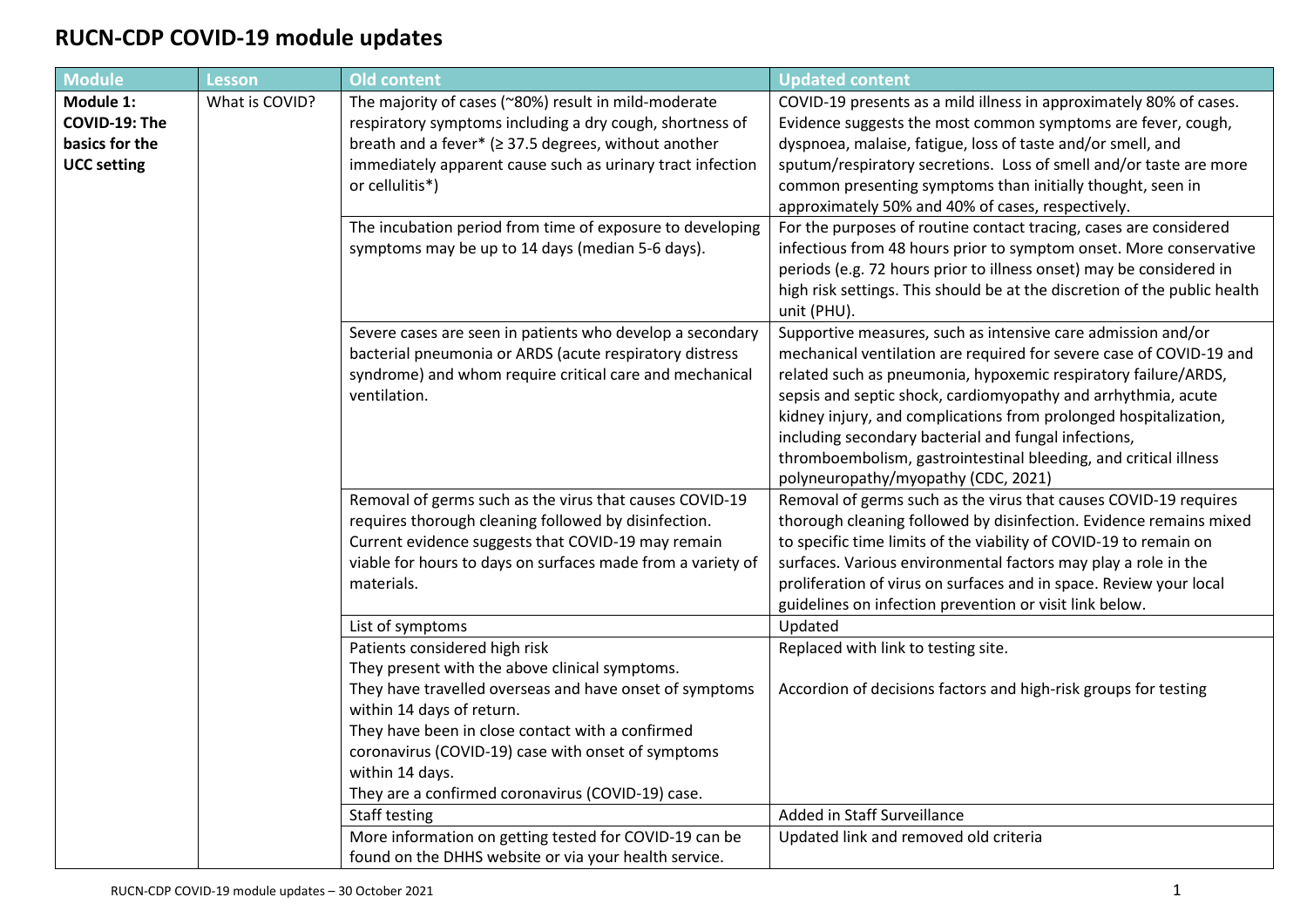| <b>Module</b>                                | <b>Lesson</b>                | <b>Old content</b>                                                                                       | <b>Updated content</b>                                                                                                              |
|----------------------------------------------|------------------------------|----------------------------------------------------------------------------------------------------------|-------------------------------------------------------------------------------------------------------------------------------------|
| Module 1:<br>COVID-19: The<br>basics for the | Hand Hygiene                 |                                                                                                          | Updated WHO Hand Hygiene links as they no longer existed.                                                                           |
|                                              |                              |                                                                                                          | Added ASQCHS references                                                                                                             |
|                                              | Personal                     |                                                                                                          | Added to P2/N95 section                                                                                                             |
| <b>UCC setting</b>                           | Protective                   |                                                                                                          | • At all times Healthcare workers must wear a N95/P2                                                                                |
|                                              | Equipment (PPE)              |                                                                                                          | respirator's when providing care to high-risk suspected and                                                                         |
|                                              |                              |                                                                                                          | confirmed COVID-19 cases, regardless of the amount of time                                                                          |
|                                              |                              |                                                                                                          | in contact                                                                                                                          |
|                                              |                              |                                                                                                          | When undertaking an aerosol-generating procedure (AGP) on                                                                           |
|                                              |                              |                                                                                                          | a person assessed as low-risk suspected, high-risk suspected                                                                        |
|                                              |                              |                                                                                                          | or a confirmed COVID-19 case                                                                                                        |
|                                              |                              |                                                                                                          | When providing care to a person assessed as low-risk                                                                                |
|                                              |                              |                                                                                                          | suspected, high-risk suspected or a confirmed COVID-19 case                                                                         |
|                                              |                              |                                                                                                          | and there is a risk of aerosol-generating behaviours.<br>When closely interacting with returned travellers at ports of              |
|                                              |                              |                                                                                                          | entry or hotel quarantine locations, including performing                                                                           |
|                                              |                              |                                                                                                          | testing for COVID-19                                                                                                                |
|                                              |                              |                                                                                                          |                                                                                                                                     |
|                                              |                              |                                                                                                          | When providing care to low-risk suspected COVID-19 cases if the risk                                                                |
|                                              |                              |                                                                                                          | of community transmission is increased in line with the Victorian<br>Health Service Guidance and Response to COVID-19 Risks (VHSGR) |
|                                              |                              |                                                                                                          | COVID Active and COVID Peak stages.                                                                                                 |
|                                              |                              |                                                                                                          | Donning                                                                                                                             |
|                                              |                              |                                                                                                          | Edited surgical mask to link to current recommendations                                                                             |
|                                              |                              |                                                                                                          | How to fit and remove PPE print out                                                                                                 |
|                                              |                              |                                                                                                          | Removed link no longer exists                                                                                                       |
|                                              |                              |                                                                                                          | Noting similar on DHHS                                                                                                              |
|                                              | Key                          | changed your clothes (including your shoes) and                                                          | Removed                                                                                                                             |
|                                              | considerations to<br>the UCC | completed hand washing. Ideally you would not enter<br>another area at all, unless completely necessary. |                                                                                                                                     |
|                                              |                              | Interventions such as nebulised medication, non-invasive                                                 |                                                                                                                                     |
|                                              |                              | ventilation and suctioning MUST NOT be undertaken                                                        |                                                                                                                                     |
|                                              |                              | outside a hospital setting, this includes AV transport.                                                  |                                                                                                                                     |
|                                              |                              | In general, coronaviruses are unlikely to survive for long                                               | Removed - evidence inconclusive                                                                                                     |
|                                              |                              | once droplets produced by coughing or sneezing dry out.                                                  |                                                                                                                                     |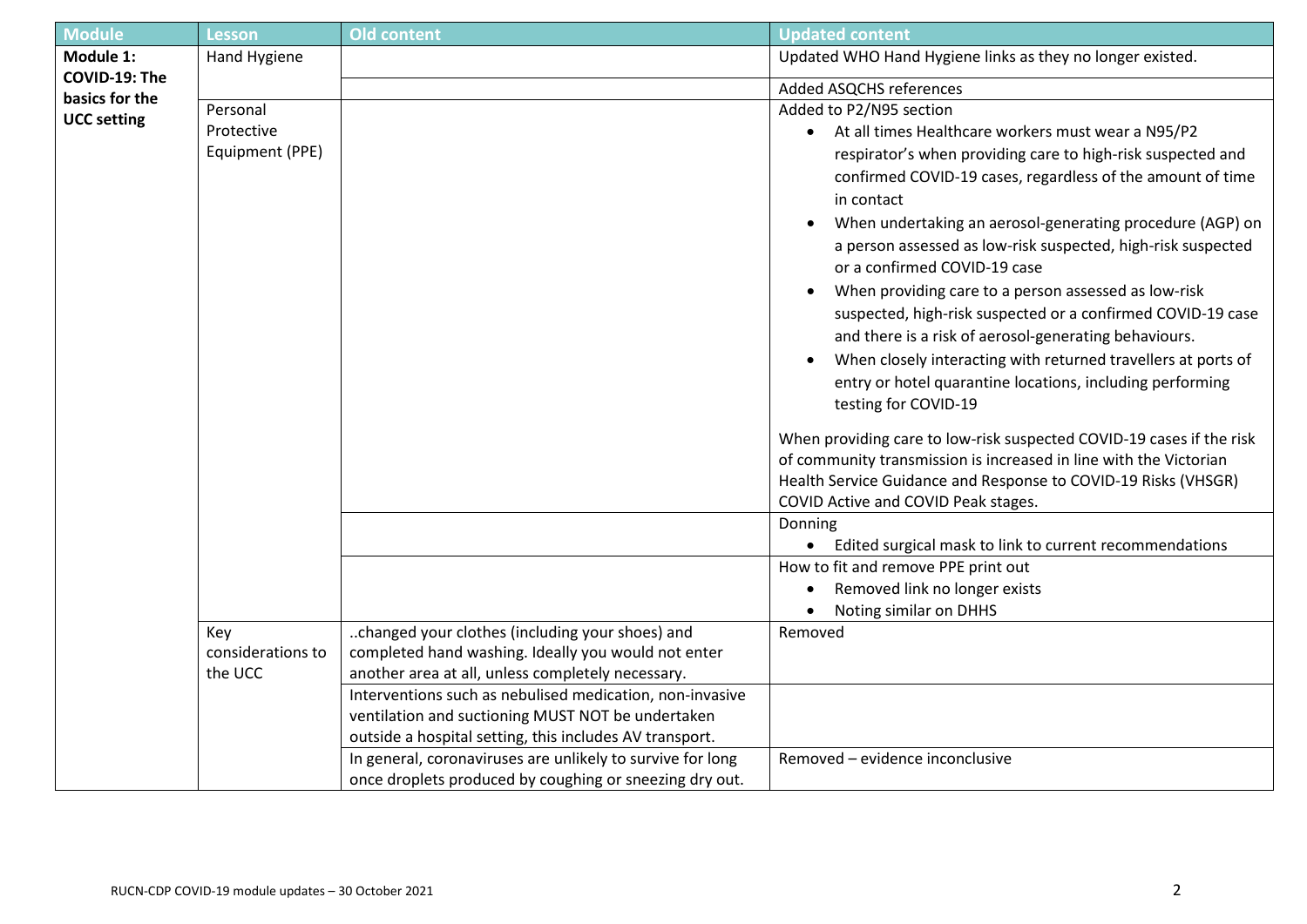| <b>Module</b>      | Lesson           | <b>Old content</b>                                            | <b>Updated content</b>                               |
|--------------------|------------------|---------------------------------------------------------------|------------------------------------------------------|
| Module 1:          | Care in the      | If a visitor attends a confirmed case in your setting, the    | Removed – outdated                                   |
| COVID-19: The      | clinical         | visitor must wear PPE and should be carefully donned and      | New information in link with environmental cleaning. |
| basics for the     | environment      | doffed by a person experienced in infection prevention and    |                                                      |
| <b>UCC setting</b> |                  | control requirements. Linen; Bag linen inside the patient     |                                                      |
|                    |                  | room. Ensure wet linen is double bagged and will not leak.    |                                                      |
|                    |                  | Reprocess linen as per standard precautions.                  |                                                      |
|                    |                  | Dispose of all waste as clinical waste. Clinical waste may be |                                                      |
|                    |                  | disposed of in the usual manner. Meal Trays suspected or      |                                                      |
|                    |                  | confirmed COVID-19 patients should be taken from room         |                                                      |
|                    |                  | by primary caregiver using standard precautions.              |                                                      |
|                    | Keeping family   |                                                               | Added DHHS links to infection control measures.      |
|                    | and friends safe |                                                               |                                                      |

| Module 2 -            |              |                                                                                                                                                                                                                                                                                                                                                                                               | <b>Updated content</b>                                                                                                                                                                                                                                                                                                                                                                                                                                                                                                                                                                                                                                    |
|-----------------------|--------------|-----------------------------------------------------------------------------------------------------------------------------------------------------------------------------------------------------------------------------------------------------------------------------------------------------------------------------------------------------------------------------------------------|-----------------------------------------------------------------------------------------------------------------------------------------------------------------------------------------------------------------------------------------------------------------------------------------------------------------------------------------------------------------------------------------------------------------------------------------------------------------------------------------------------------------------------------------------------------------------------------------------------------------------------------------------------------|
|                       | Introduction | Studies have shown 80% of patients will predominantly                                                                                                                                                                                                                                                                                                                                         | COVID-19 presents as a mild illness in approx 80% of cases, with the                                                                                                                                                                                                                                                                                                                                                                                                                                                                                                                                                                                      |
| <b>COVID-19:</b>      |              | experience mild-moderate disease. A smaller proportion                                                                                                                                                                                                                                                                                                                                        | remaining 20% progressing to moderate to severe disease requiring                                                                                                                                                                                                                                                                                                                                                                                                                                                                                                                                                                                         |
| <b>Assessment and</b> |              | progress to having severe disease (14%) and ultimately                                                                                                                                                                                                                                                                                                                                        | hospitalisation (Department of Health, 2021).                                                                                                                                                                                                                                                                                                                                                                                                                                                                                                                                                                                                             |
| management of         |              | critical disease (6%) (WHO China 2020).                                                                                                                                                                                                                                                                                                                                                       |                                                                                                                                                                                                                                                                                                                                                                                                                                                                                                                                                                                                                                                           |
| the stable patient    |              | The current case definition of COVID-19 has been outlined                                                                                                                                                                                                                                                                                                                                     | Changed to current testing criteria:                                                                                                                                                                                                                                                                                                                                                                                                                                                                                                                                                                                                                      |
| in the UCC            |              | by the DHHS as;                                                                                                                                                                                                                                                                                                                                                                               |                                                                                                                                                                                                                                                                                                                                                                                                                                                                                                                                                                                                                                                           |
| setting               |              | It is highly transmissible in elderly and those with<br>underlying diseases such as; hypertension, heart disease<br>and diabetes. Children typically are asymptomatic or<br>display mild respiratory symptoms with severe symptoms<br>of COVID-19 to be more uncommon. Nonetheless, each<br>lesson provides special considerations for the paediatric<br>patient who may present to your UCC. | Removed, outdated evidence                                                                                                                                                                                                                                                                                                                                                                                                                                                                                                                                                                                                                                |
|                       |              | COVID-19 is mainly spread from person to person through<br>airborne droplets that are coughed or sneezed out by an<br>infected person. People may also get a COVID-19 infection<br>by touching something that has the virus on it (direct<br>contact) and then touching their own mouth, nose, or<br>eyes.                                                                                    | COVID-19 is mainly spread from person to person through respiratory<br>droplets, small particles (aerosols), direct physical contact with an<br>infected individual, and indirectly through contaminated objects and<br>surfaces contact (Department of Health, 2021). Further research is<br>required to determine the relative risks of transmission with each<br>circumstances and setting. We know that aerosol transmission and<br>direct contact contribute to a higher risk than indirect contact, such<br>as on surfaces and objects.<br>Case definition table updated and DoH link added<br>Added definition of confirmed and suspected COVID-19 |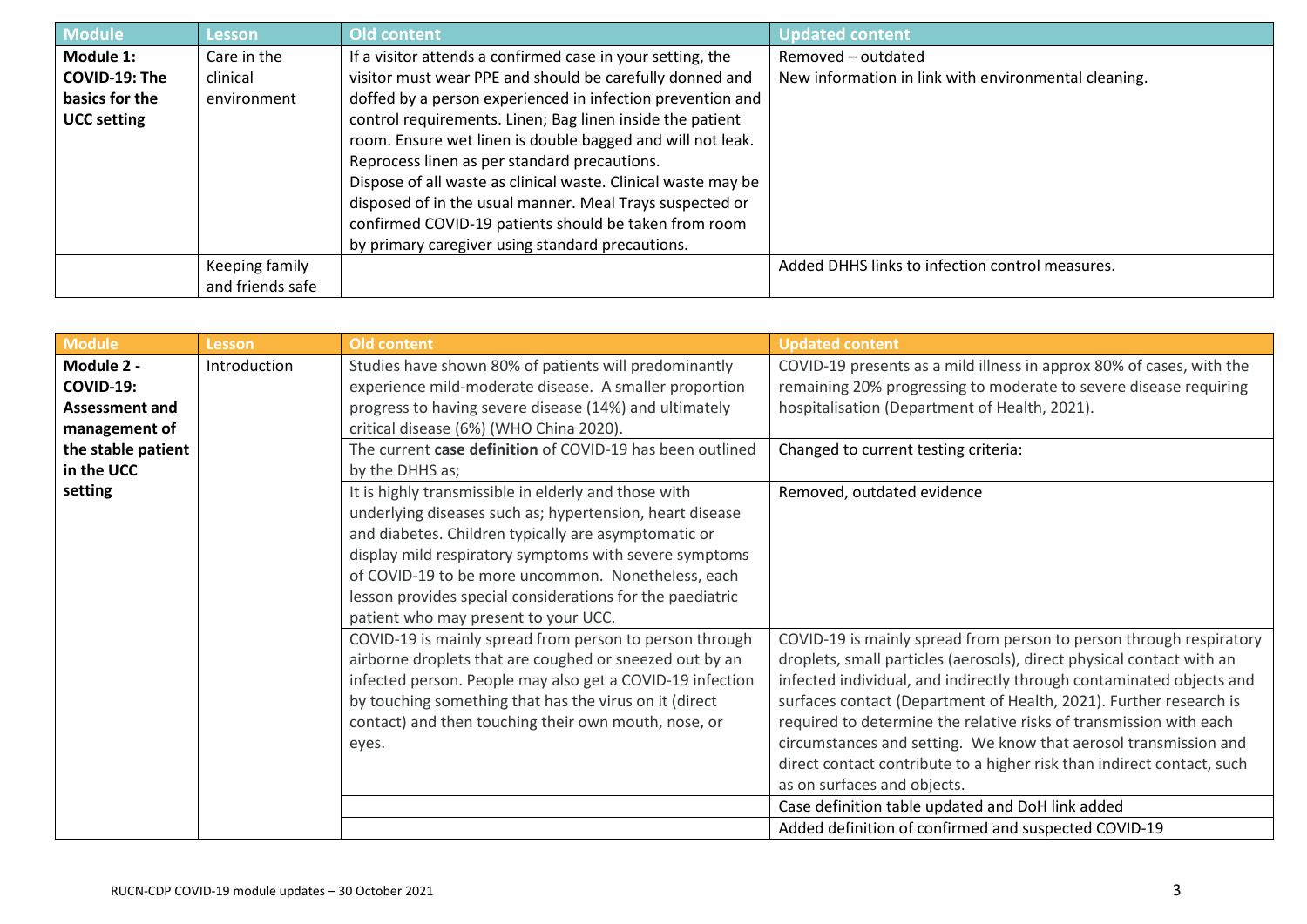| <b>Module</b>                                                                                                           | <b>Lesson</b> | <b>Old content</b>                                                                                                                                                                                                                                                                                                                                                                                                                                                                                                                                                                                                                                                                                   | <b>Updated content</b>                                                                                                                                                                                                                                                                                                                                                                                                                                                                                                                                                                                                                                                                                                                                                                          |
|-------------------------------------------------------------------------------------------------------------------------|---------------|------------------------------------------------------------------------------------------------------------------------------------------------------------------------------------------------------------------------------------------------------------------------------------------------------------------------------------------------------------------------------------------------------------------------------------------------------------------------------------------------------------------------------------------------------------------------------------------------------------------------------------------------------------------------------------------------------|-------------------------------------------------------------------------------------------------------------------------------------------------------------------------------------------------------------------------------------------------------------------------------------------------------------------------------------------------------------------------------------------------------------------------------------------------------------------------------------------------------------------------------------------------------------------------------------------------------------------------------------------------------------------------------------------------------------------------------------------------------------------------------------------------|
| Module 2 -<br><b>COVID-19:</b><br><b>Assessment and</b><br>management of<br>the stable patient<br>in the UCC<br>setting | Introduction  | <b>Updated Clinical Symptoms:</b><br>The mean incubation period is 5-6 days, with a range from<br>1-14 days. The disease is generally slow onset in terms of<br>severity (unlike influenza) with a 1 week prodrome of<br>myalgias, cough, low grade fevers gradually leading to<br>more severe trouble breathing in the second week of<br>illness.<br>The following have been described as the most common<br>symptoms with the percentage of patients experiencing<br>them:<br>Fever (88%)<br>Dry cough (67%)<br>Fatigue (38%)<br>Sputum production (33%)<br>Shortness of breath (19%)<br>Headache 13%)<br>Myalgia or arthralgia (15%)<br>Chills (11%)<br>Nausea or vomiting (5%)<br>Diarrhoea (4%) | The mean incubation period is 5-6 days, with a range from 1-14 days.<br>The disease is generally slow onset in terms of severity (unlike<br>influenza), however deterioration can be rapid. Monitor for clinical<br>progression of the disease and rapid progressive respiratory failure,<br>particularly around day 5 to 10 after the onset of symptoms (National<br>COVID-19 Clinical Evidence Taskforce, 2021).<br>The following have been described as the most common symptoms<br>associated with COVID-19:<br>Most Common:<br>Fever<br>$\bullet$<br>Cough<br>Dyspnoea<br>Malaise<br>Fatigue<br>Loss of taste and/or smell<br>Increased Sputum/respiratory secretions<br>Other symptoms include:<br>headache,<br>$\bullet$<br>Sore throat<br>Shortness of breath<br>Myalgia<br>Rhinorrhoea |
|                                                                                                                         |               | Updated link below:<br>Severity Classification according to Australian guidelines<br>for the clinical care of people with COVID-19(v44.0)                                                                                                                                                                                                                                                                                                                                                                                                                                                                                                                                                            | Chills<br>Vomiting<br>$\bullet$<br>Atypical symptoms may include chest pain, diarrhoea, and<br>conjunctivitis.<br>Updated to version 44.0                                                                                                                                                                                                                                                                                                                                                                                                                                                                                                                                                                                                                                                       |
|                                                                                                                         |               | Added in paediatric considerations of disease.                                                                                                                                                                                                                                                                                                                                                                                                                                                                                                                                                                                                                                                       | New table                                                                                                                                                                                                                                                                                                                                                                                                                                                                                                                                                                                                                                                                                                                                                                                       |
|                                                                                                                         | Triage        | added                                                                                                                                                                                                                                                                                                                                                                                                                                                                                                                                                                                                                                                                                                | Infection prevention and control<br>Creating coronavirus (COVID-19) zones in acute care facilities link                                                                                                                                                                                                                                                                                                                                                                                                                                                                                                                                                                                                                                                                                         |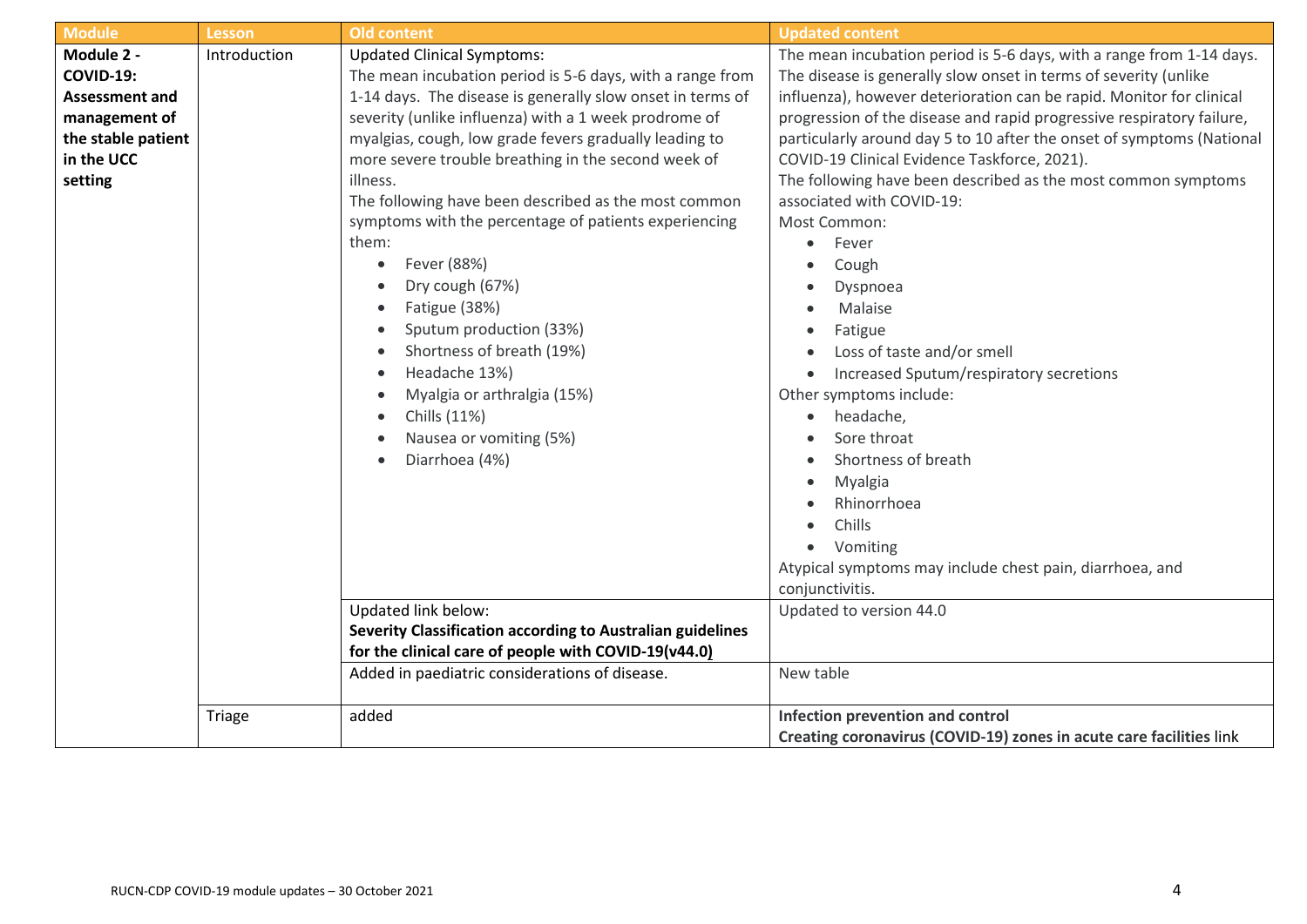| <b>Module</b>                                                                                                | <b>Lesson</b>              | <b>Old content</b>                                                                                                                                                                                                                                                                                                                                                                                                                                                                                                                                                                                                                                                | <b>Updated content</b>                                                                                                                                                                                                                                                                                                                                                                                                                                                                                                                                       |
|--------------------------------------------------------------------------------------------------------------|----------------------------|-------------------------------------------------------------------------------------------------------------------------------------------------------------------------------------------------------------------------------------------------------------------------------------------------------------------------------------------------------------------------------------------------------------------------------------------------------------------------------------------------------------------------------------------------------------------------------------------------------------------------------------------------------------------|--------------------------------------------------------------------------------------------------------------------------------------------------------------------------------------------------------------------------------------------------------------------------------------------------------------------------------------------------------------------------------------------------------------------------------------------------------------------------------------------------------------------------------------------------------------|
| Module 2 -<br><b>COVID-19:</b><br><b>Assessment and</b><br>management of<br>the stable patient<br>in the UCC | Triage                     | COVID-19 Epidemiology Questions updated                                                                                                                                                                                                                                                                                                                                                                                                                                                                                                                                                                                                                           | Added:<br>Have travelled to areas with higher prevalence of COVID-19<br>$\bullet$<br>through international or domestic travel?<br>Updated definitions of 'high-risk' settings.<br>Do you live in or have you visited a high-risk setting such as,<br>$\bullet$                                                                                                                                                                                                                                                                                               |
| setting                                                                                                      |                            |                                                                                                                                                                                                                                                                                                                                                                                                                                                                                                                                                                                                                                                                   | but not limited to:<br>health care facilities;<br>$\bullet$<br>residential aged care facilities;<br>$\bullet$<br>residential care facilities;<br>$\bullet$<br>crowded or high-density housing;<br>Aboriginal and Torres Strait Islander communities<br>$\bullet$<br>(particularly in rural and remote areas)<br>correctional and detention facilities;<br>$\bullet$<br>homeless shelters and residential/crisis hostels;<br>$\bullet$<br>mining sites; and<br>$\bullet$<br>food processing, distribution and cold storage<br>facilities, including abattoirs |
|                                                                                                              | COVID-19<br>Investigations | Removed content<br>COVID-19 PCR Testing - Removed (table)<br>Where testing is available, it is important to always follow<br>the most up to date guidelines and recommendations. This<br>is to ensure testing is performed only on those who meet<br>clinical criteria and that correct procedure is followed<br>when undertaking testing.<br>As of Tuesday 14 April 2020, Epidemiological factors no<br>longer directly impact on the level of suspicion of COVID-<br>19 as it is now largely based on clinical presentation.<br>At the time of writing, testing of asymptomatic patients<br>was NOT recommended.<br>PCR collecting video - link no longer works | removed<br>removed                                                                                                                                                                                                                                                                                                                                                                                                                                                                                                                                           |
|                                                                                                              | Management                 | Updated DHHS information about discharge and care in<br>community<br>New information<br>Photo - flip cards Removed text regarding outdated PPE<br>information                                                                                                                                                                                                                                                                                                                                                                                                                                                                                                     | Oxygen therapy using a Hudson mask (6L/min) is not an AGP and<br>should be used as indicated.<br>Added in TIER 3 picture                                                                                                                                                                                                                                                                                                                                                                                                                                     |
|                                                                                                              |                            | Oxygen Reservoir Mask/Non-Rebreather mask                                                                                                                                                                                                                                                                                                                                                                                                                                                                                                                                                                                                                         | Added:<br>Aerosol generated procedure when used at 15L/min                                                                                                                                                                                                                                                                                                                                                                                                                                                                                                   |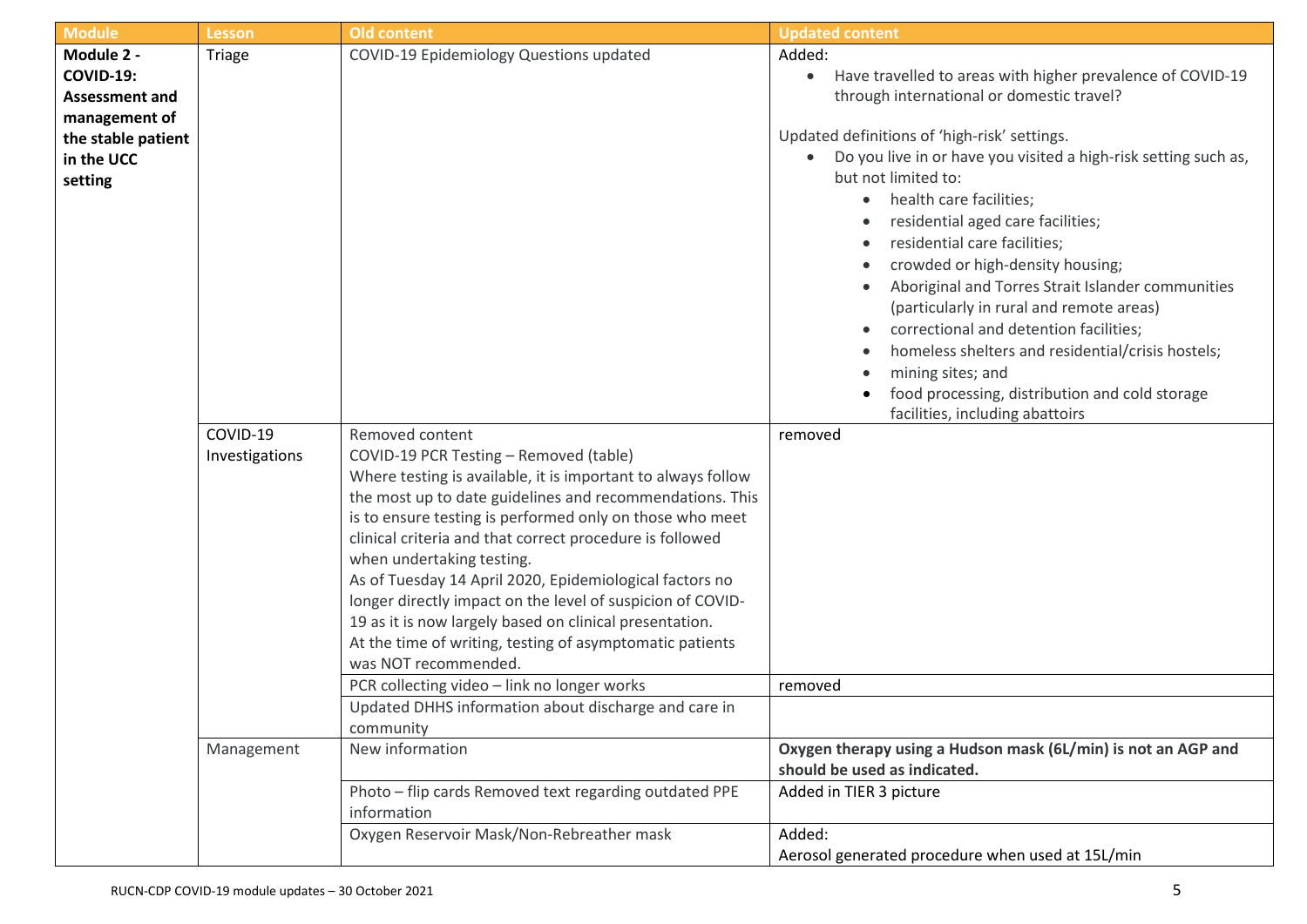| <b>Module</b>                                                                                                           | Lesson     | <b>Old content</b>                                                                                                                                                                                             | <b>Updated content</b>                                                                                                                                                                                                                                                                                                                                                                                                                                                                                                                                                                                                                                                                                                                                                                                                           |
|-------------------------------------------------------------------------------------------------------------------------|------------|----------------------------------------------------------------------------------------------------------------------------------------------------------------------------------------------------------------|----------------------------------------------------------------------------------------------------------------------------------------------------------------------------------------------------------------------------------------------------------------------------------------------------------------------------------------------------------------------------------------------------------------------------------------------------------------------------------------------------------------------------------------------------------------------------------------------------------------------------------------------------------------------------------------------------------------------------------------------------------------------------------------------------------------------------------|
| Module 2 -<br><b>COVID-19:</b><br><b>Assessment and</b><br>management of<br>the stable patient<br>in the UCC<br>setting | Management | Updated MODERATE indicators of illness to                                                                                                                                                                      | Stable adult patient presenting with respiratory and/or systemic<br>symptoms or signs.<br>Prostration, severe asthenia, fever > 38°C or persistent cough<br>No clinical or laboratory indicators of clinical severity or<br>respiratory impairment<br>Able to maintain oxygen saturation above 92% (or above 90%<br>for patients with chronic lung disease) with up to 4 L/min<br>oxygen via nasal prongs                                                                                                                                                                                                                                                                                                                                                                                                                        |
|                                                                                                                         |            | Removed:<br>adjunct therapies as relies on history and new evidence.<br>Adjunct therapies include DVT prophylaxis, limiting fluid<br>administration, and antibiotics in the setting of bacterial<br>pneumonia. | Evolving evidence                                                                                                                                                                                                                                                                                                                                                                                                                                                                                                                                                                                                                                                                                                                                                                                                                |
|                                                                                                                         |            | Updated CRITICAL indicators of illness to                                                                                                                                                                      | Adult patient meeting any of the following criteria:<br>Respiratory failure<br>$\bullet$<br>Occurrence of severe respiratory failure (PaO2/FiO2 < 200),<br>respiratory distress or acute respiratory distress syndrome<br>(ARDS). This includes patients deteriorating despite advanced<br>forms of respiratory support (non-invasive ventilation (NIV),<br>high-flow nasal oxygen (HFNO)) OR patients requiring<br>mechanical ventilation.<br>OR other signs of significant deterioration<br>hypotension or shock<br>impairment of consciousness<br>other organ failure<br><b>Management recommendations include:</b><br>Respiratory support provided via High-flow nasal oxygen<br>(HFNO) therapy, Non-Invasive ventilation, Early intubation<br>and transfer<br>Adjunct therapies as indicated for serve illness<br>$\bullet$ |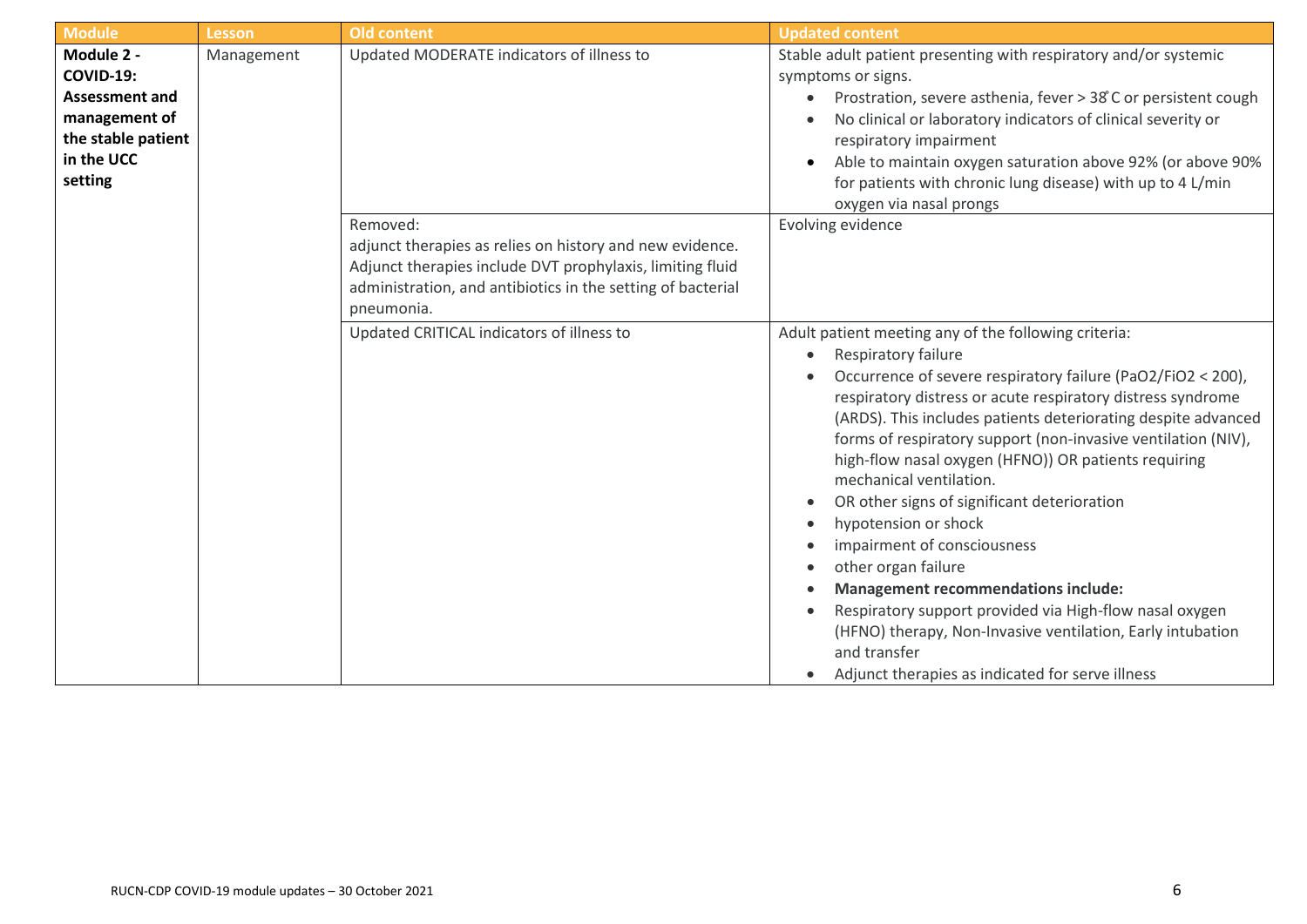| <b>Module</b>         | <b>Lesson</b>   | Old content                                                | <b>Updated content</b>                                                |
|-----------------------|-----------------|------------------------------------------------------------|-----------------------------------------------------------------------|
| Module 2 -            | Disposition and | New information                                            | COVID-19 Positive Care Pathways program                               |
| <b>COVID-19:</b>      | transfer        |                                                            | The COVID-19 Positive Care Pathways program provides care for         |
| <b>Assessment and</b> |                 |                                                            | people who have tested positive for COVID-19. The program ensures     |
| management of         |                 |                                                            | local health services and community health providers are aware of     |
| the stable patient    |                 |                                                            | people with COVID-19 in their areas. Surveillance and monitoring of   |
| in the UCC            |                 |                                                            | these patients is ideally provided in the home through telehealth or  |
| setting               |                 |                                                            | other remote monitoring platforms. If the clinical care needs of the  |
|                       |                 |                                                            | patient are higher or clinical state deteriorates then the COVID-19   |
|                       |                 |                                                            | Positive Care Pathways program can plan and guide transfer to         |
|                       |                 |                                                            | certain hospitals that have been identified to receive COVID-19       |
|                       |                 |                                                            | patients (COVID-19 Streaming hospitals).                              |
|                       |                 |                                                            | For more information refer to your local guidelines and procedures or |
|                       |                 |                                                            | visit the DHHS website link for Clinical guidance and resources -     |
|                       |                 |                                                            | <b>COVID-19: COVID-19 Positive Care Pathways</b>                      |
|                       |                 |                                                            |                                                                       |
|                       |                 | The DHHS recommends the following for patients             | Removed information                                                   |
|                       |                 | requiring hospital admission:                              |                                                                       |
|                       |                 | Patients requiring hospital admission who are considered   |                                                                       |
|                       |                 | clinically stable, should be driven to hospital in private |                                                                       |
|                       |                 | vehicle by an existing close contact when possible.        |                                                                       |
|                       |                 | DHHS Victoria recommends suspected or confirmed            |                                                                       |
|                       |                 | COVID-19 patients wear a surgical mask for transfer.       |                                                                       |